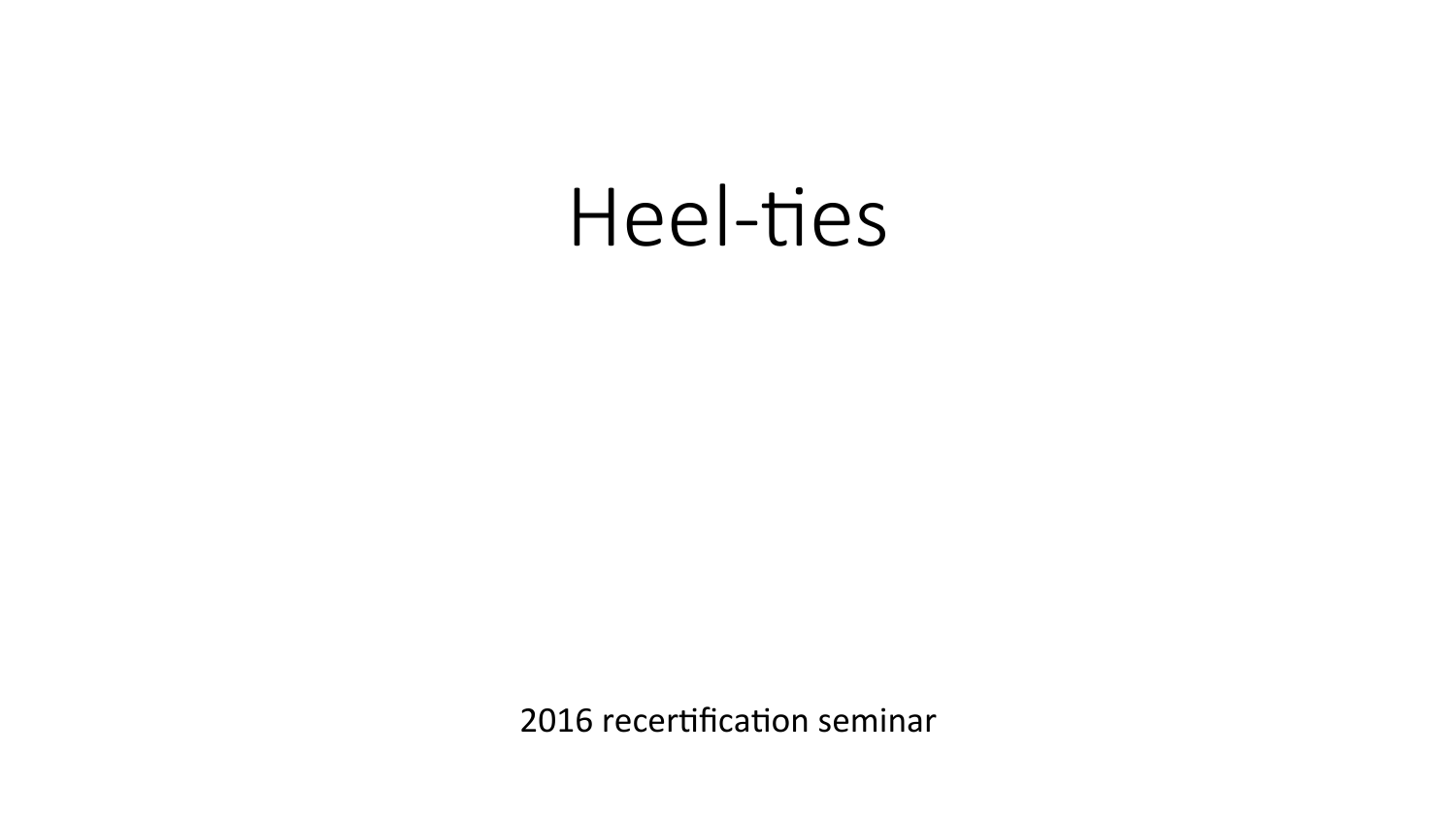### The rule…

#### • **3.5 Foot Stretchers or Shoes**

All boats equipped with foot stretchers or shoes must allow the rower to get clear of the boat without using their hands and with the least possible delay in the event of a capsize. If heel restraints are used to this effect, they must independently limit heel lift to a maximum of 7 cm for each shoe or type of foot gear fitted to the boat.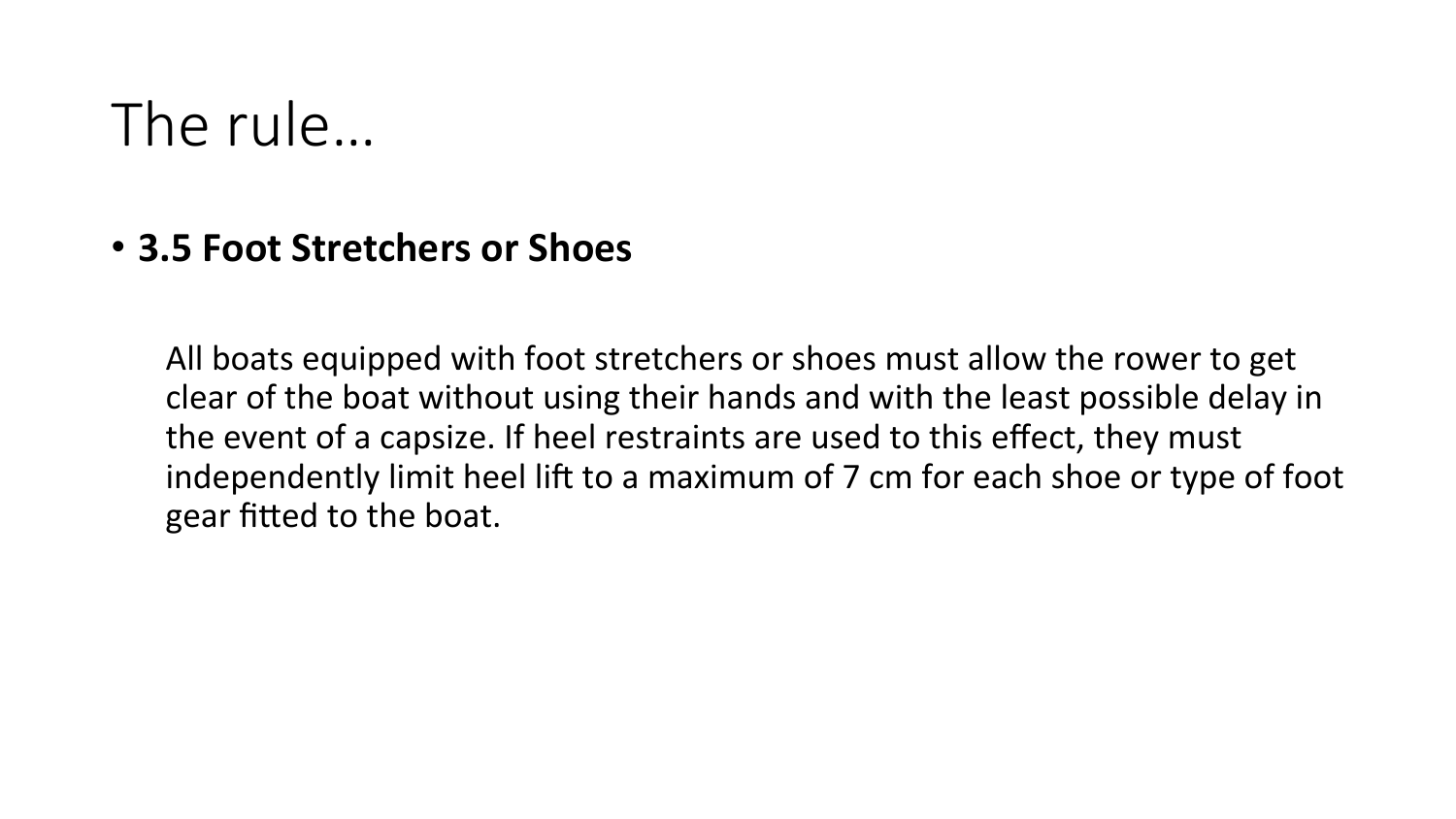# What types of shoes are we talking about?

- Clogs  $-$  no checking necessary
- Concept2 banned
- Shimano  $-$  no checking necessary. However, if a heel restraint has been added, these are not acceptable
- Other types [Active Tools shoes and running shoes] checking is necessary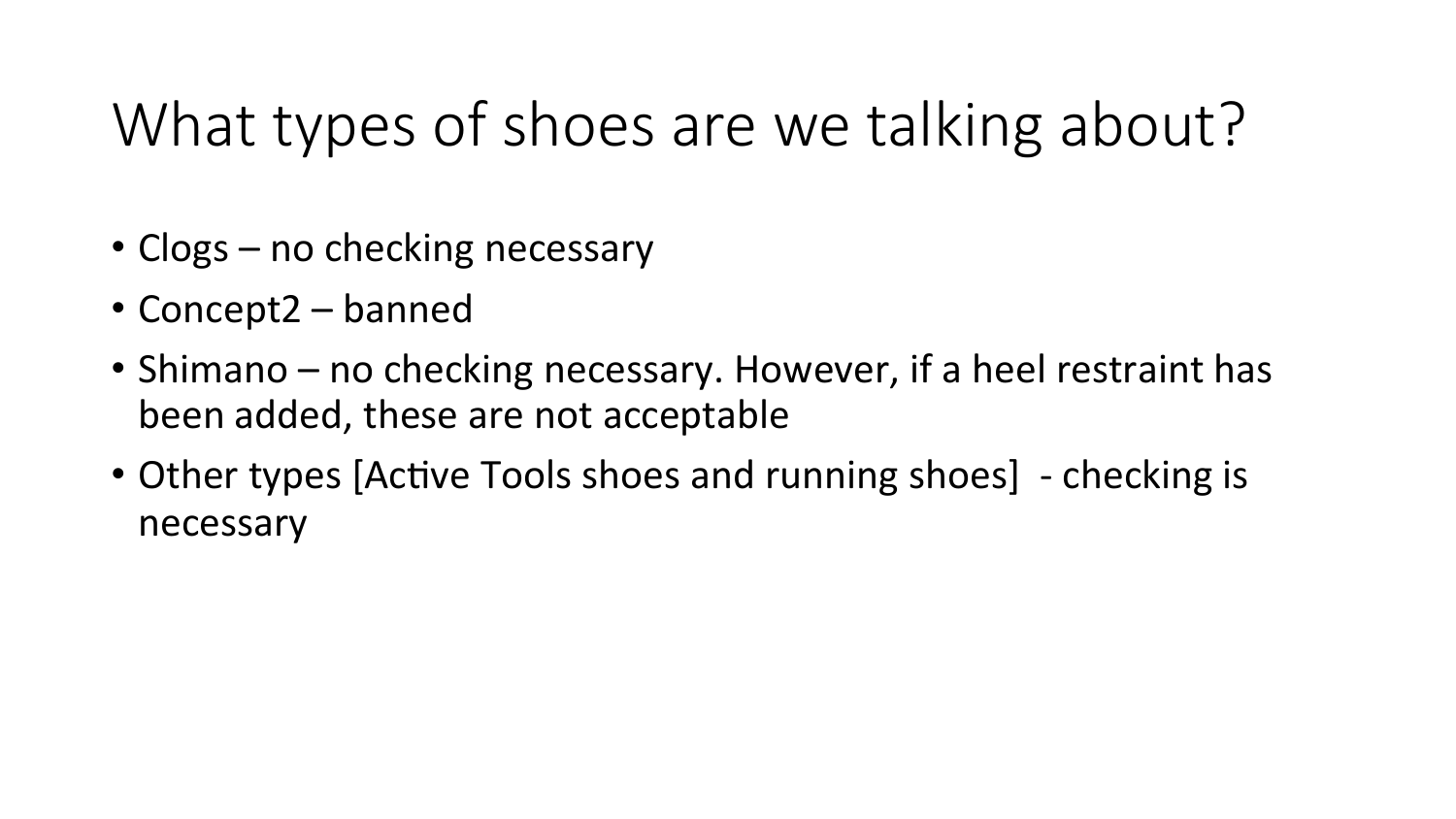### The issue...

- There is a history of National Team athletes releasing the heel-tie restraints once they have left the dock
- Athletes returning to their club after participating in National Team programs are coming back with that attitude
- That is now spreading amongst the club athletes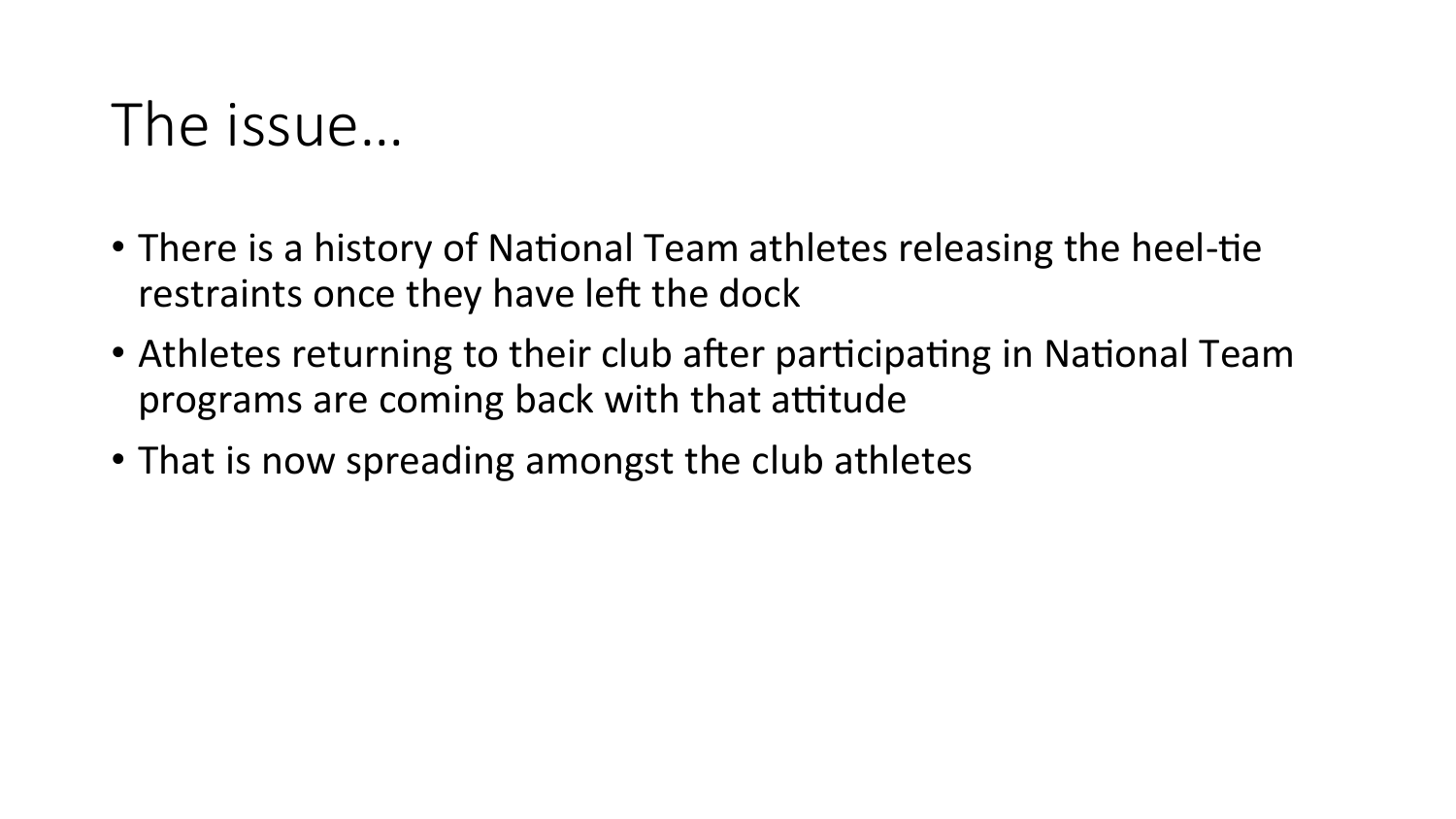

Shoes not being restrained to meet the 7 cm restriction represent a safety concern

Safety is our number one priority

What are our options?